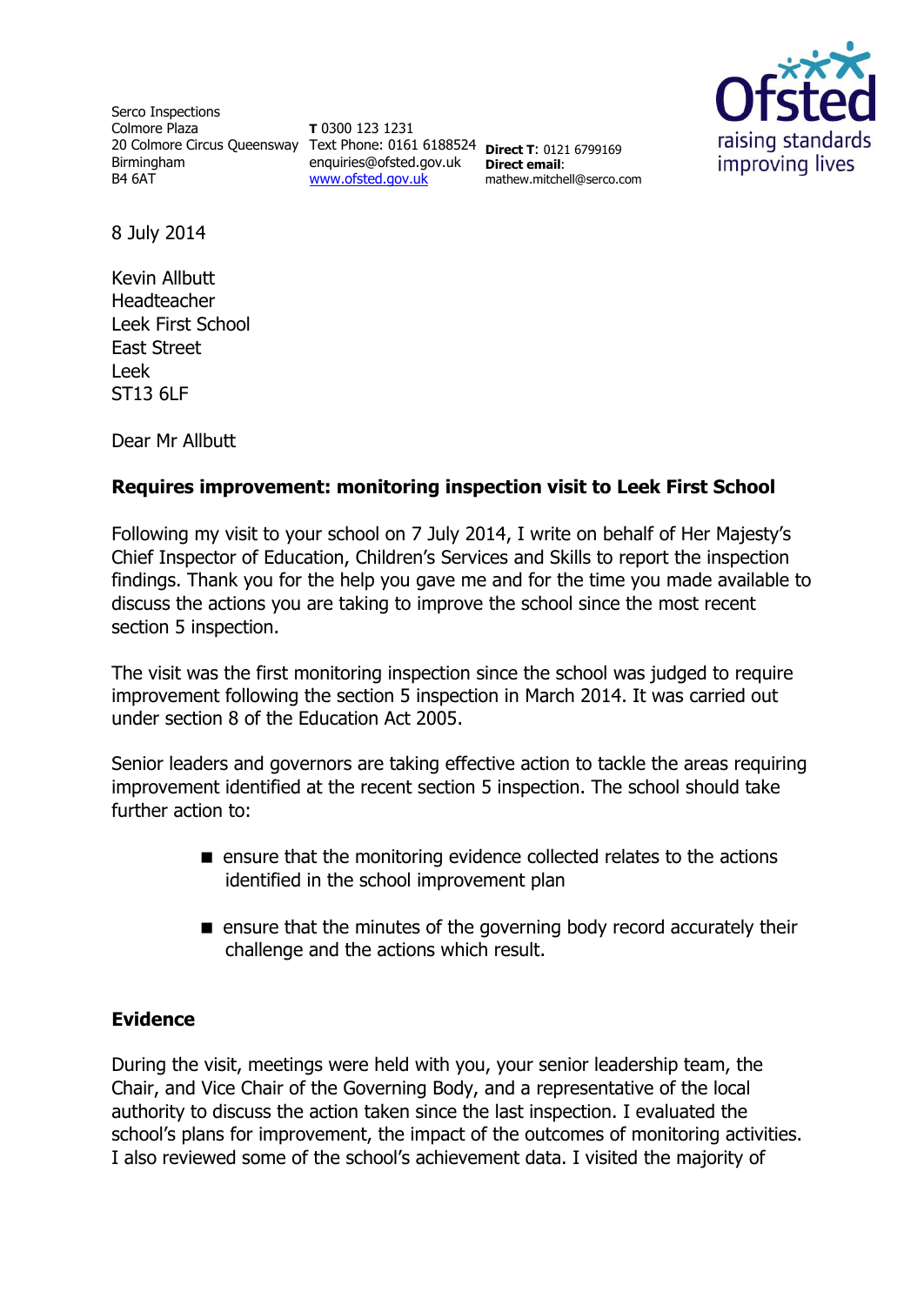

classes, talked to a number of pupils and looked at samples of pupils' books. I was unable to meet any pupils in Years 3 and 4 as they were out of school on visits.

# **Context**

There have been no changes since the recent inspection.

# **Main findings**

You and your senior leadership team are working with a renewed sense of urgency to tackle the key issues identified in the recent inspection. You have re-shaped your school improvement plan to focus on these priorities. You have identified appropriate actions within a suitable timescale linked to your pupil progress collection points. Governors and the local authority's core group monitor your plan closely. However, your collection of evidence does not always link sufficiently tightly to your plan. Therefore, opportunities to demonstrate your progress are missed.

You have tightened your monitoring of teaching to include information about pupils' progress. Consequently, you hold teachers more effectively to account for the progress of different groups of pupils in their classes. This has raised expectations for teaching. You are able to identify poor pupil progress more quickly because of this. This has enabled you to have a more accurate evaluation of the impact of funding on the progress of pupils eligible for the pupil premium.

Teachers' planning is improving because of your recently introduced nonnegotiables. Teachers are expected to take account of different pupils' starting points and to choose resources that are better matched to support learning.

Pupils' attendance is beginning to improve. You have analysed your attendance data and you are developing different strategies to tackle poor attendance.

Governors have had an external review and have a clearer understanding of their roles and responsibilities. They have used this information to help them identify where they need training. Governors are more confident in challenging you, however the minutes of meetings do not record this clearly. A review of the school's use of pupil premium funding has begun.

Ofsted may carry out further visits and, where necessary, provide further support and challenge to the school until its next section 5 inspection.

# **External support**

The local authority has an accurate view of the school. The local authority makes effective use of the core group to monitor and support the school. The additional support of a local leader of education is helping senior leaders build their capacity and hone their leadership skills.